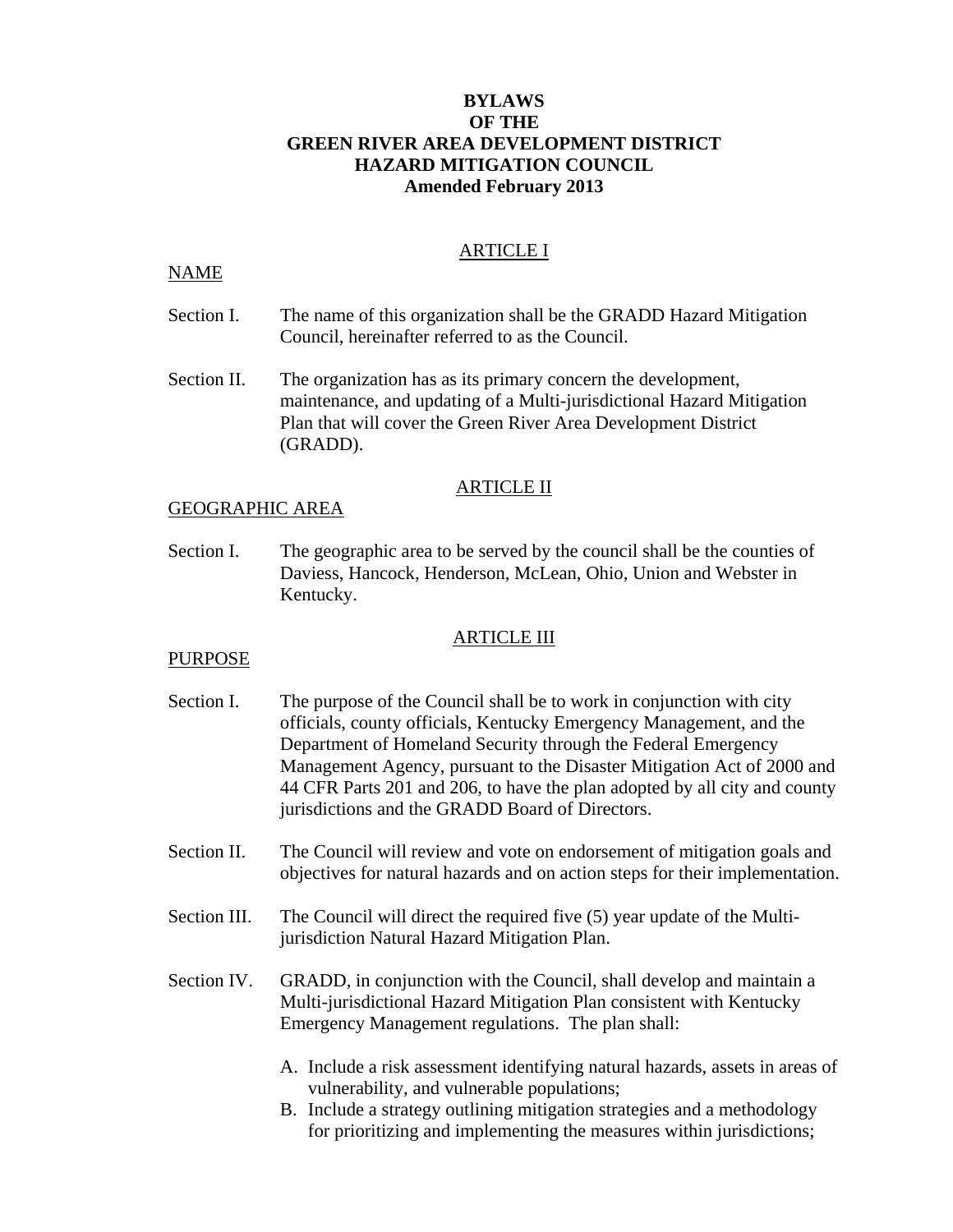- C. Include a process for implementing the plan through existing mitigation plans and other planning mechanisms; and
- D. Include plan maintenance procedures, which will highlight methods for evaluation and updating the plan.

# ARTICLE IV

#### COUNCIL MEMBERSHIP

- Section I. The Council shall be composed of individuals who reside within the geographic area served by the Council. The membership shall be representative of each city and county jurisdiction. The Council shall consist of the following:
	- A. Each county judge/executive, or his or her designated representative.
	- B. Each mayor, or his or her designated representative.
- Section II. A city or county jurisdiction is considered a participant in the Plan when:
	- A. The jurisdiction adopts the plan by resolution and has an active representative on the Council
	- B. Sixth  $(6<sup>th</sup>)$  class cities may be represented by the county. The city must complete a Membership Designation Form authorizing the county to serve as its representative.
	- C. A representative is considered active if they have not missed three consecutive Council meetings without proxy or excuse.
- Section III. The Federal Emergency Management Agency has designated GRADD as the planning representative who shall be responsible for conducting the hazard mitigation planning process.
- Section IV. A quorum of the Council shall be defined to mean at least one representative from a minimum of four (4) counties.
- Section V. Each representative on the Council shall be entitled to one vote on all actions of the Council even if they represent more than one jurisdiction.

### ARTICLE V

#### **OFFICERS**

- Section I. The officers of the Council shall include a Chair and a Vice Chair.
- Section II. The Council shall elect the Chair of the Council bi-annually. The term of the Chair shall be defined as two (2) years. The Chair shall be elected at the time of adoption of these bylaws and take office. The election of a new Chair shall take place every two years thereafter at the first scheduled meeting of the calendar year.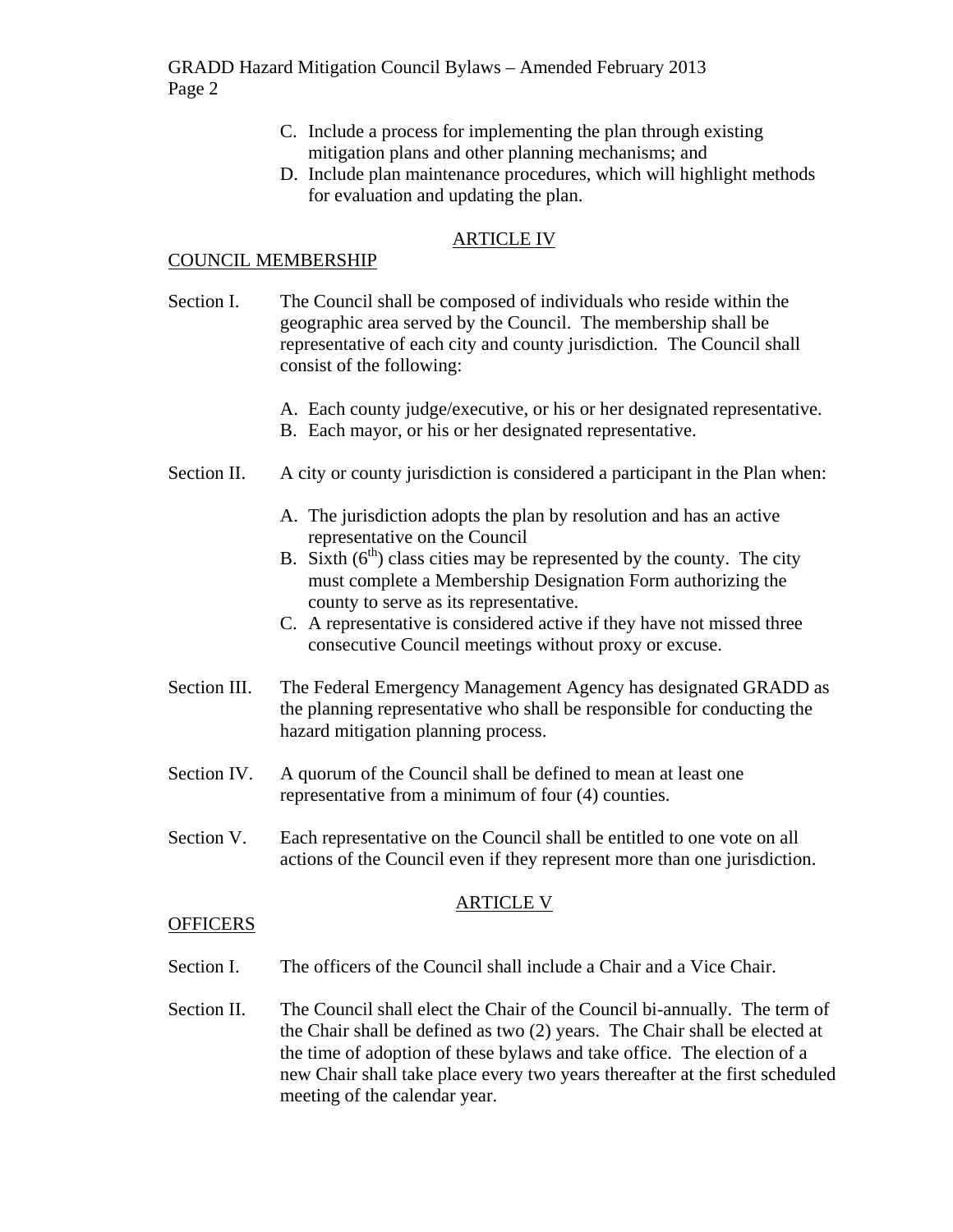GRADD Hazard Mitigation Council Bylaws – Amended February 2013 Page 3

Section III. The Council shall elect the Vice Chair of the Council bi-annually. The term of the Vice Chair shall be defined as two (2) years. The election of a new Vice Chair shall take place every two years thereafter at the first scheduled meeting of the calendar year.

## ARTICLE VI

#### DUTIES OF THE OFFICERS

- Section I. The Chairman of the Council shall:
	- A. Preside at all meetings of the Council;
	- B. See that all orders and resolutions of the Council are carried out;
	- C. Appoint committees as maybe directed by the Council;
	- D. Represent the Council at various public meetings, closed committees, hearings, cooperating agency meetings, etc., at which Council affairs may be discussed and considered; and
	- E. Carry on a variety of public relations activities, such as speaking before citizens groups, holding news conferences, etc., where Council proposals, programs, and accomplishments may be discussed.
- Section II. The Vice-Chairs of the Council shall:
	- A. Preside over meetings of the Council when the Chair is not available to do so;
	- B. Serve a two-year term; and
	- C. Assume the duties of the Chair when the Chair is unable to address all responsibilities.

### ARTICLE VII

### **MEETINGS**

- Section I. The regular meeting of the Council shall be held at GRADD at the time and date selected by the members of the Council.
- Section II. Robert's Rules of Order shall govern all questions of parliamentary proceedings of the meeting of the Council
- Section III. The Council shall solicit public input for the plan by publishing a public notice in the newspaper of greatest circulation in each county.
- Section IV. The Council shall meet at least once per year. Meetings will be scheduled for the months of April and October; however, the Council officers can cancel one of these meetings if there is not enough Council business to develop an agenda. During plan update years, the Council will meet as frequently as necessary, based on a determination of the Council officers. The Council will be notified at least ten (10) days in advance of each meeting by memorandum.